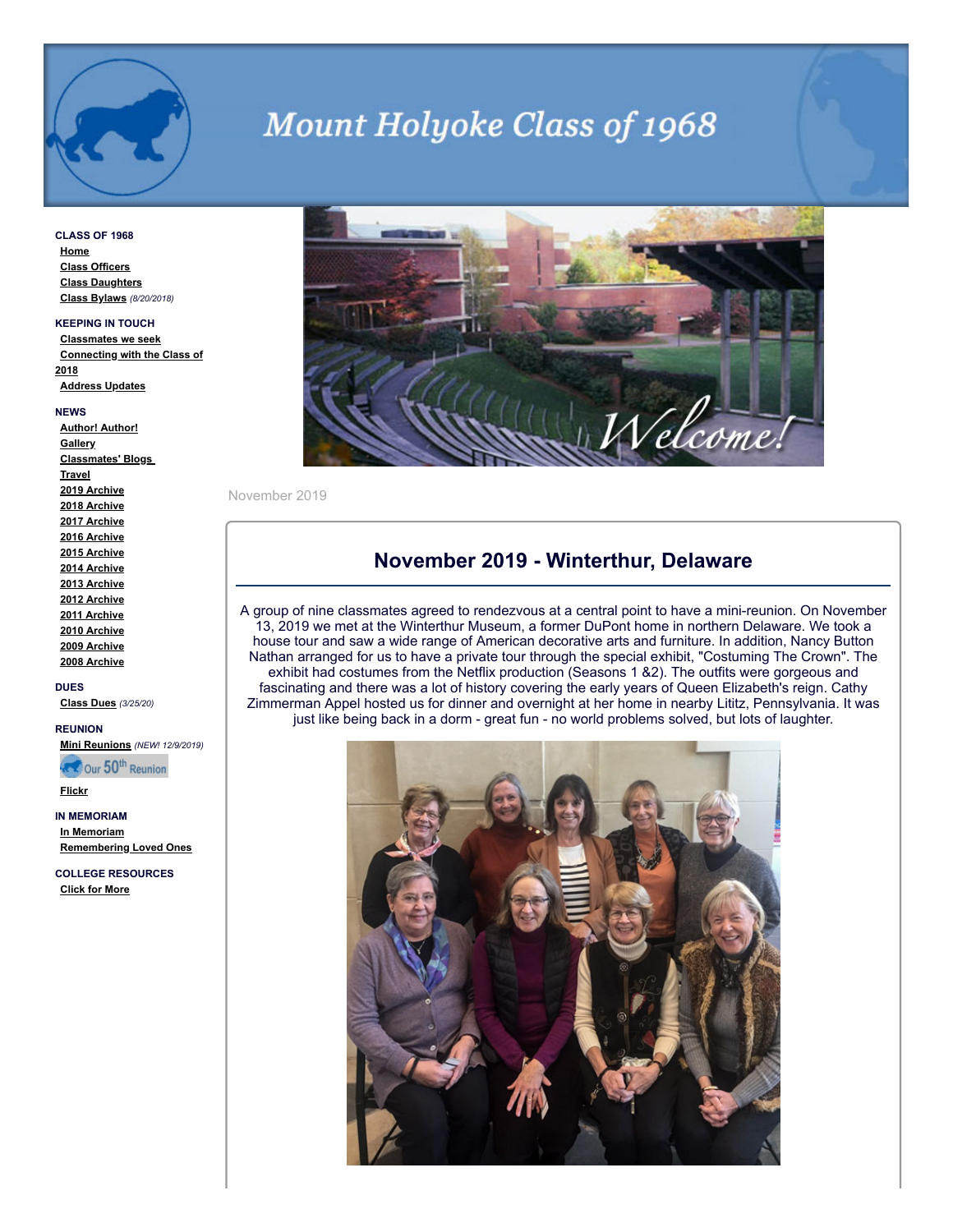October 2019

# **October 2019- Montross, Virginia**

Over the weekend of October 5, 2019 six '68 classmates--Connie Cushman, Nancy Huttemeyer Davis, Judy O'Connor Hayes, Mobby Brown Larson, Linda Graham McElroy and Laurie Trees Rodgers--got together with our spouses for our annual mini-reunion, this time in Montross, Virginia at the home of Nancy and Phil Davis. Together we prepared meals, talked, enjoyed the beautiful early fall outdoors, and talked some more. We drove down a windy (and "windy" too) rural road to nearby Menokin, the 18th century home of Francis Lightfoot Lee, one of the singers of the Declaration of Independence, and a unique restoration project in progress (pictured in the photo background). Over the weekend we also honored the memory of Judy's husband, Preston, who died in August.



(L-R) Linda Graham McElroy, Connie Cushman, Laurie Trees Rodgers, Nancy Huttemeyer Davis, Judy O'Connor Hayes, Mobby Brown Larson

#### **FROM ELIZABETH REEKE**

The following is verbatim from a letter sent to Eloise, the class scribe. She has given her permission to post the contents in their entirety on our website.

*"Most importantly, I am gral for your [Eloise's] me and effort keep a of our class oughty and* sensitively informed over these years. Through much darkness, I have been engaged only at a distance, but very *appreciative.* 

*"Perhaps I might upda one ing at has been important me always-connuing wri, and my musical inrest. Several new poems were published last spring in "e Poey Porch." If of inrest, go www.poetryporch.com*, *open, go* to the Contents page/Morning Classes (name of the new issue) scroll down to "Including" and click on my name. As I was once a featured poet, it opens to a short bio plus a list of my poems they *have published. e two newest poems are lisd first (for a at darkness, you might read "Resurrecon").*

*"I also hope MHC realizes some alums can't do much physicay/financiay now, but e "Quarrly" is so appreciad and I have insucd a gift be made in e ture. Hope I may meet you!"*

Eloise's reply to Elizabeth elicited a second letter: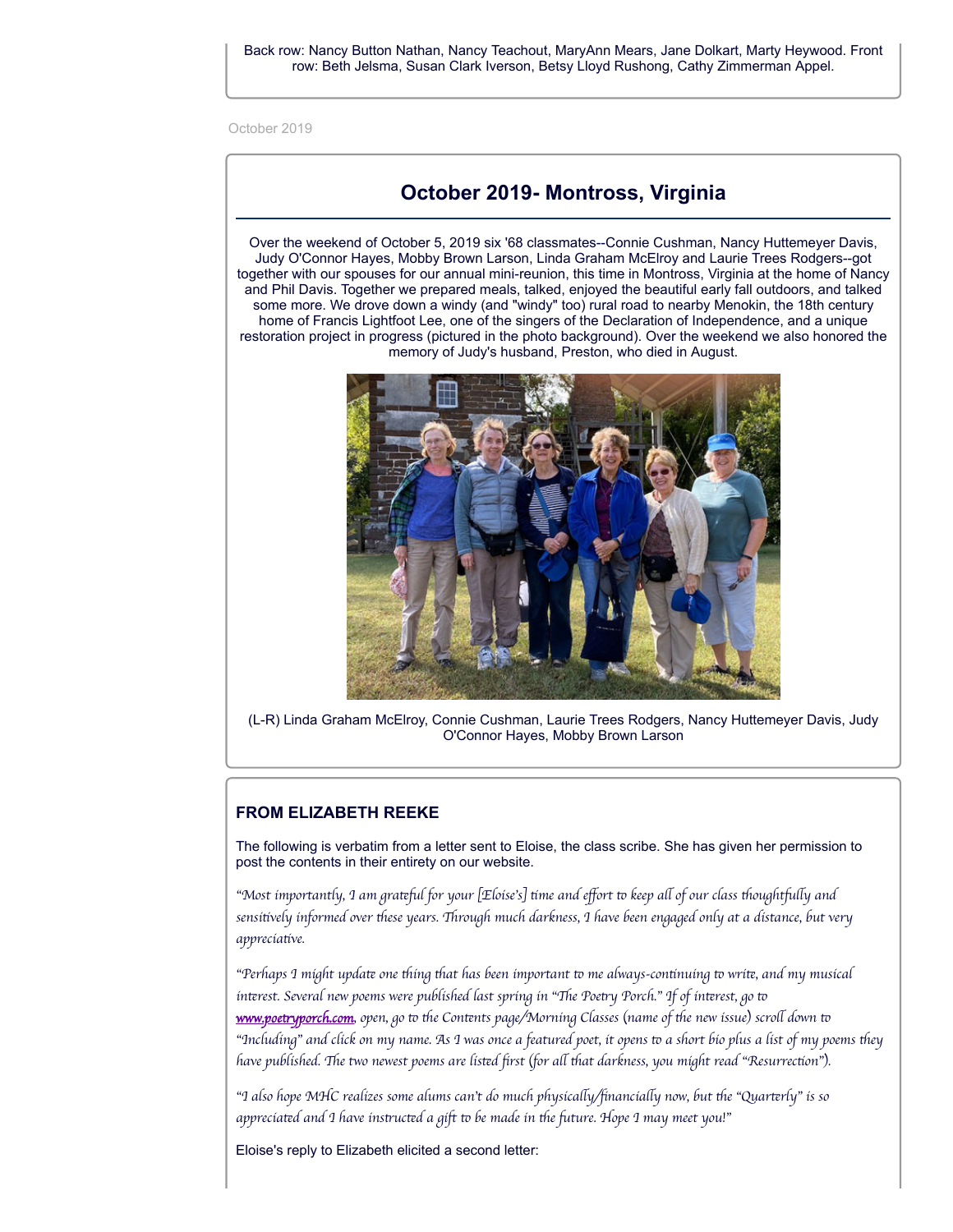[I commented on the photo on the first note card, of an Irish harp fixed in the ground before a rocky stream in the woods. That photo can be found at www.Stockdell.com; click on "Shop" then "Harp and Art."] She replied:

"That photo in fact was close to my heart…I almost crave the stillness and beauty of the forest, of simple melodies, the sound of the harp...I looked where you are on my atlas-I have friends not so far, Millbrook and Accord in the Hudson *Vaey...I wonder if I could find a way...*

"I'm not sure how many class members would be interested enough to look at poetry but it is my way, I suppose, of trying to touch another with open and honest heart…I think of all the difficulties and pain of our times…you might look at "Song for the Earth" from after [sic.] a short visit in the Hudson Valley…You have given so much, and much *time-you have buoyed my spirit...whatever guided me to write to you, I am deeply grateful.* 

"Yes, I was very close to Judy (Cerveny) Lynch [Eloíse noted that she thought Elizabeth and Judy were friends; Eloíse *was as we] unl I moved Arizona-and en was in uch rough her iend Regina rough[out] her [Judy's] iness.*

*"ank you for your me and wring. Of course I am happy wi whaver you might share..."*

September 2019

# **September 2019 - South Hadley, Massachusetts**

Seven classmates: Joy Camp, Nancy Ball Fay, Pam Daviau Joseph, Cindy White Morrell, Gayle Gunderson Richardson, Sue Graham Simpson and Linda Torlai Stauffer, who grew up in South Hadley, were together on campus to attend their 55th High School Reunion evening event which was held at Willits. Earlier in the day we visited favorite spots on campus, enjoyed lunch at the Community Center (Blanchard Hall) and took a photo in front of the tree our class gave to the Class of 2018 during our 50th Reunion celebration.



(L-R) Sue Graham Simpson, Gayle Gunderson Richardson, Pam Daviau Joseph, Linda Torlai Stauffer, Cindy White Morrell, Nancy Ball Fay. Joy Camp joined us later in the afternoon.

## **September 2019 - Washington, DC**

"Some of us who became friends freshman year when we were in North and South Rocky had such a good time at our 50th reunion that we decided to get together this fall [September 2019]. I invited folks to come to Washington, DC [where Martha lives] so last week, the following were here for three days: Ginny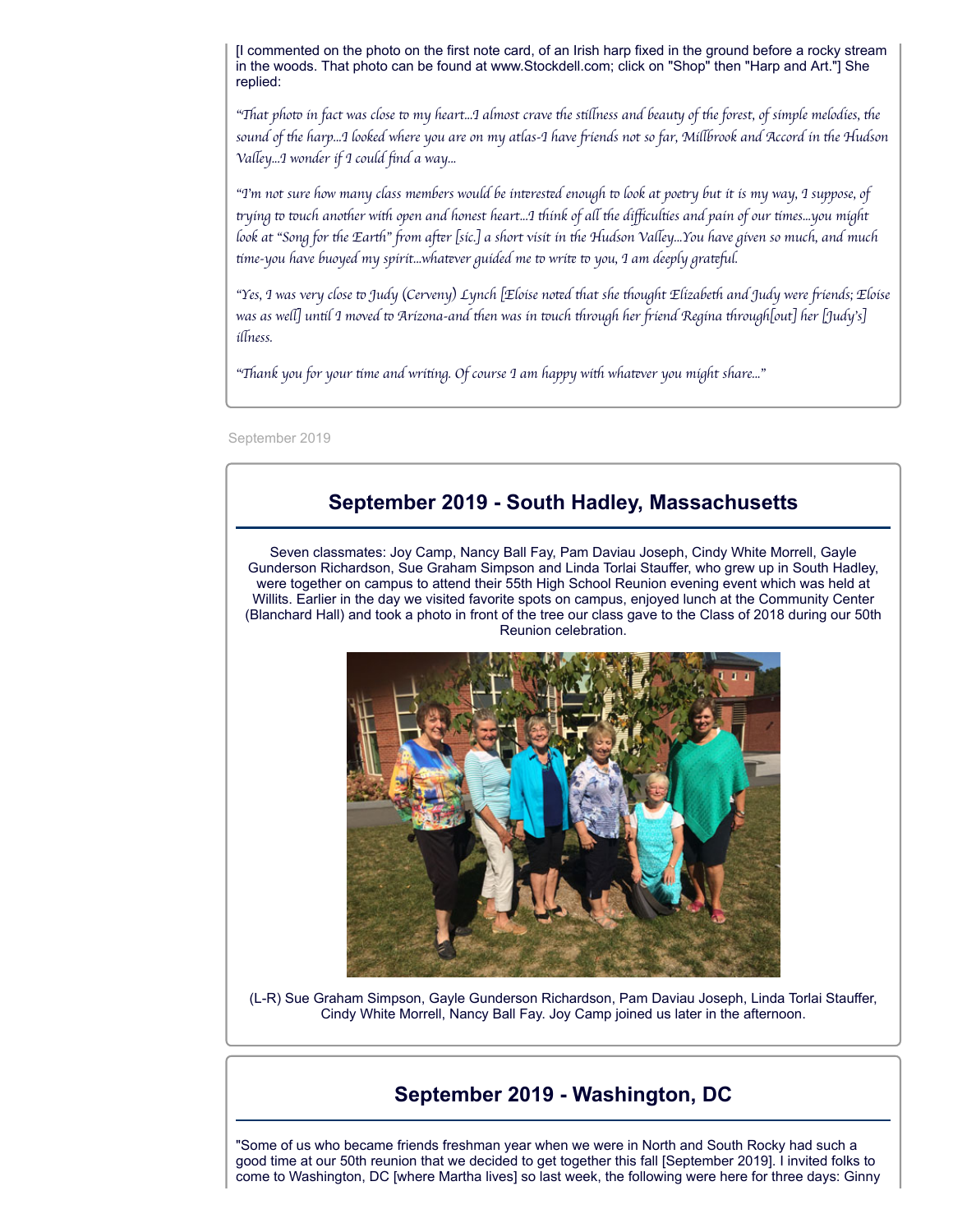Lockwood Brewer (from Bainbridge, Washington); Linda Ackerman (from San Francisco, California); Christine (Chris) Beeble Telischak, from Belvedere, California; Linda Renasco Cadigan, from DeSoto, Texas; Linda Holton, from West Barnstable, Massachusetts; and Toni Sailer Eisenhauer, from Hollywood, Florida and Ocean City, New Jersey.

Susan Clark Iverson, who lives in DC, joined us for one day of outings and hosted two classmates at her home. Jamie Gardner Vernon was unable to join us as she was in Europe [at the time].

We were blessed with spectacularly beautiful weather, which only added to the fun and allowed us to enjoy sitting in [my][ garden for the cocktail hour. We visited Washington National Cathedral, Glenstone Museum, a unique indoor and outdoor contemporary art museum, the Kreeger Museum, the National Gallery of Art and its sculpture garden and the Botanic Garden.

We had so much fun that we are thinking of getting together in Santa Fe in the spring of 2021!"

The reuners are shown in the accompanying photo.



*Back row: Ginny Lockwood Brewer; Linda Renasco Cadigan; Linda Ackerman; and Toni Sailer Eisenhauer. Front row: Martha Cowen Cutts; Susan Clark Iverson; Christine Beeble Telischak; and Linda Holton.*

## **September 2019 - South Hadley, Massachusetts**



*Linda Cadigan Renasco provided this photo of four of the five '68 classmates who attended the Alumnae Association conference on campus in September 2019. L to R: Katharine Sigda Bartholomaus, Linda, Carolyn Dorais and Susan Clark Iverson. Ann Belanger had to leave before all five could sit together.*

Summer 2019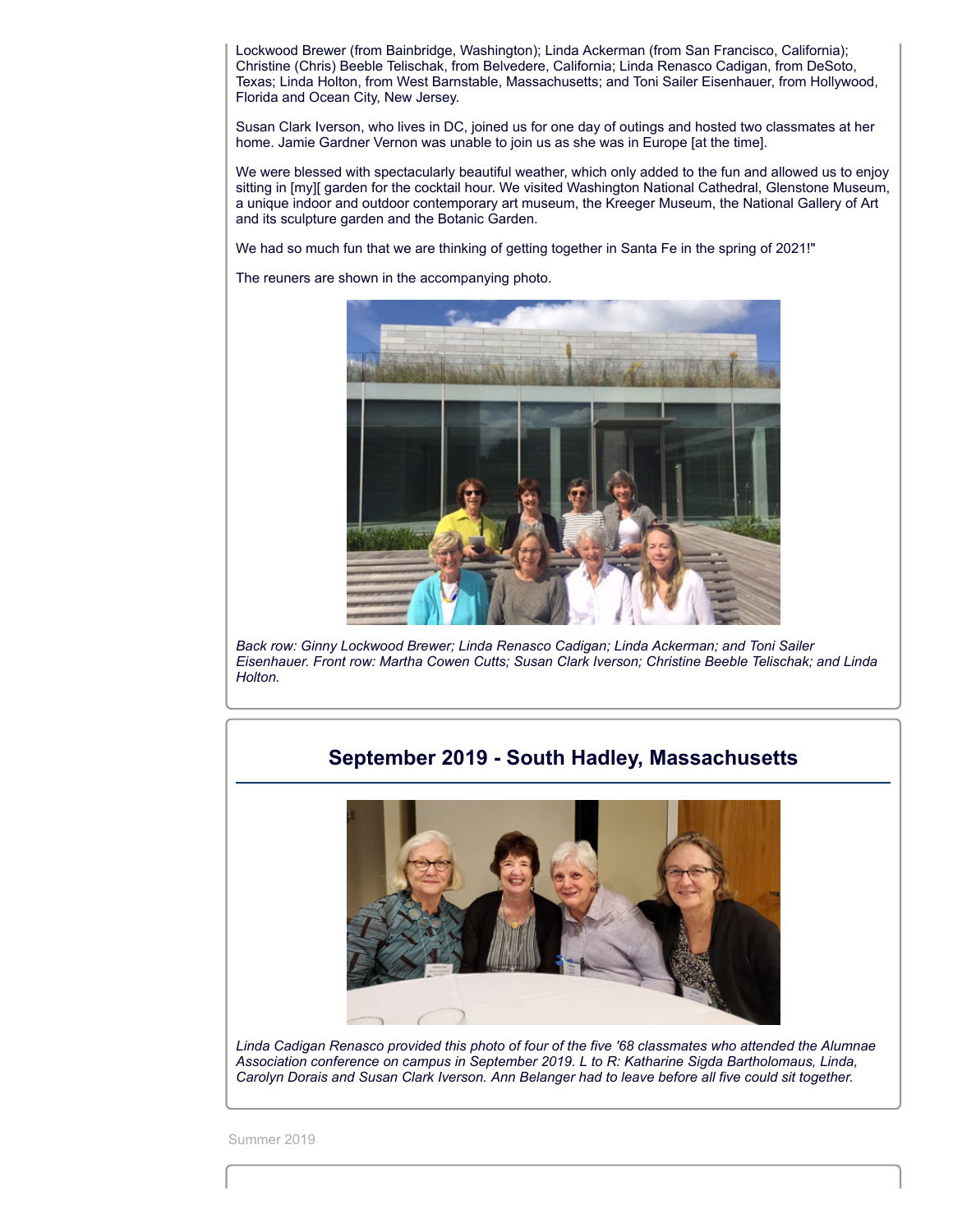### **Summer 2019 - London, England**



*Karen Wilbur and Dorie Cranshaw '73 spent a month in London in the summer of 2019. Carol Heinsius Wire and Susan Yeshilian Manaras visited them. Posing in front of the Victoria & Albert Museum are Carol and Susan (foreground) and Dorie and Karen. Susan Freedman '89 also visited Karen and Dorie (no photo).*

July 2019

#### **Sparking Curiosity**



The first time Nancie Fimbel '68 stepped onto campus, she knew she belonged. "This is where I wanted to be," she says. And since that very first moment, she has been engaged in and inspired by the work of Mount Holyoke.

Fimbel's career shaped her understanding of the needs of a modern institution of higher education as well as the personal rewards of philanthropy. During many years working in higher education, including as a professor and administrator at San Jose State University, she watched the changes that technology brought to all aspects of campus life.

"When I was a freshman," she says, "we brought with us a clock and maybe a radio, and electric typewriters were just coming out ... but that was it."

Fimbel notes that today's caliber of students demand greater technological innovation, and she is impressed with the ways Mount Holyoke has responded to the changing needs of the campus population. She cites in particular the College's MEDIAL Project renovations to Pratt Hall that created digital music laboratories where students can explore the nexus between music and technology.

**[Read More on the Alumnae](https://alumnae.mtholyoke.edu/blog/sparking-curiosity/) Association's website**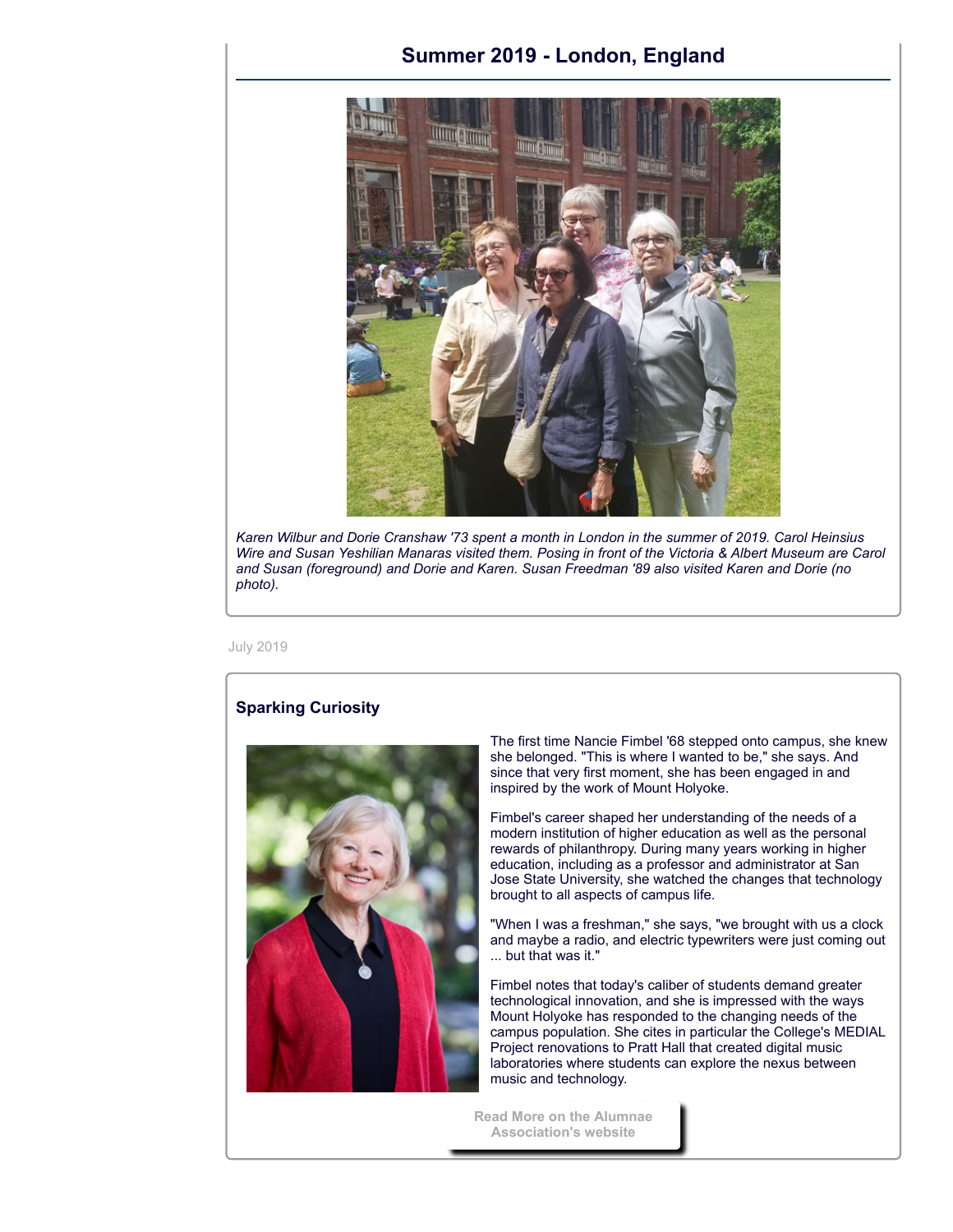

#### **Annual July 4th greetings from Martha & Steve Cutts**

This spring we attended a lecture by Stefan Fatsis, author of Word Freak. He spoke about the development of the game of Scrabble in the 1950s and about today's phenomenon of competitive Scrabble. Who knew that there are national even international - Scrabble championships? This is a pursuit by people with huge memories; not only do these competitors memorize dictionaries full of obscure six and seven letter words, they keep track of all the letters which have been played in a game and calculate which letters are left over to be grabbed and how many points they are potentially worth, like card-counters at a Vegas blackjack table. Anyway . . .

Daunted yet inspired, we came home, found the aging Scrabble box, and started into some hard-nosed competition of our own. We offer play-by-play and commentary of the result.

Martha opened with "TRAIT"- not immensely clever, nor did it generate many points. It has been a trait of ours since the summer of 1987 to send July 4 greetings to friends and family far and wide. There are still some of you on the mailing list who received that first annual letter with a photo of the two of us in red shorts and white t-shirts standing in the snow, an attempt to parody the popular family-on-summervacation Christmas card photo.

[12 points -- including the Double Letter Score for the "T" at the end and Double Word Score as the first play]

It was the perfect (though unintended) set-up. Steve followed by adding "P", "O", and "R" to "TRAIT". A Washington Latin benefactor wanted to honor Martha's leadership at the school (now three years in the past) by commissioning an oil portrait. A wonderful young woman was selected as the artist, photographs were taken, and Martha emerged from the canvas (standing with her high school Latin book in front of one of the



school's many inspirational panels - in this case the all-so apt Frederick Douglass quotation "Once you learn to read, you will forever be free."). Consensus has it that the painter nicely caught Martha's spirit. The finished masterpiece was revealed on March 4. (Martha kept referring morbidly to the afternoon event as "the viewing".)

[ 10 points - Martha 12; Steve 10 ]

Martha built on the "R" of "PORTRAIT" to score (again weakly) with "REUNION". This was the forty-fifth anniversary of Steve's graduation from Wesleyan, so we both headed to Connecticut at the end of May. In particular there was a trio of his classmates that we got to hang out with in Middletown, plus we expanded the fun by seeing (and staying with) along the way a slew of friends from other moments in our lives in New Haven, Ivoryton, and Stonington.

[ Double Letter Scores for the "E" and "O" so 9 points - Martha 21; Steve 10 ]

The "P" in "PORTRAIT" was the perfect thing for Steve to utilize in order to build "OPEN MICS". Having retired twelve months ago, he has returned to his songwriting, investing a lot of energy and time. He just finished up his twelfth new song of that year (with some studio recordings in the works for this summer), and

he got back to performing by getting out to some three dozen open mic nights. Unfortunately, most of the venues were way out in the suburbs of D.C. requiring sitting in rush-hour traffic. (Thank goodness it was always easier and quicker on the drive home.) Besides relearning songs, his great challenge was to calm the nerves, an issue even for seasoned performers but especially an issue for Steve as he really had not played in public for about twelve years. The nerves are somewhat calmer.

[ Woo! 28 points (because it included a Double Word Score) plus 50 points ("bingo") for having emptied his tray! -- Martha 21; Steve 88 ]

Martha cleverly used both the "M" in "OPEN MIC" and the "N" in "REUNION" to create "GERMAN". This is the first of several eventual references in this game to the Osher Lifelong Learning Institute which has become big in our lives. Martha has taken several semesters of the advanced German course to refresh her language skills. (Well, refresh might be too strong a word. She kept getting 100% on her homework! What a surprise, huh?) Between the two of us we've taken classes this year about, among other things,

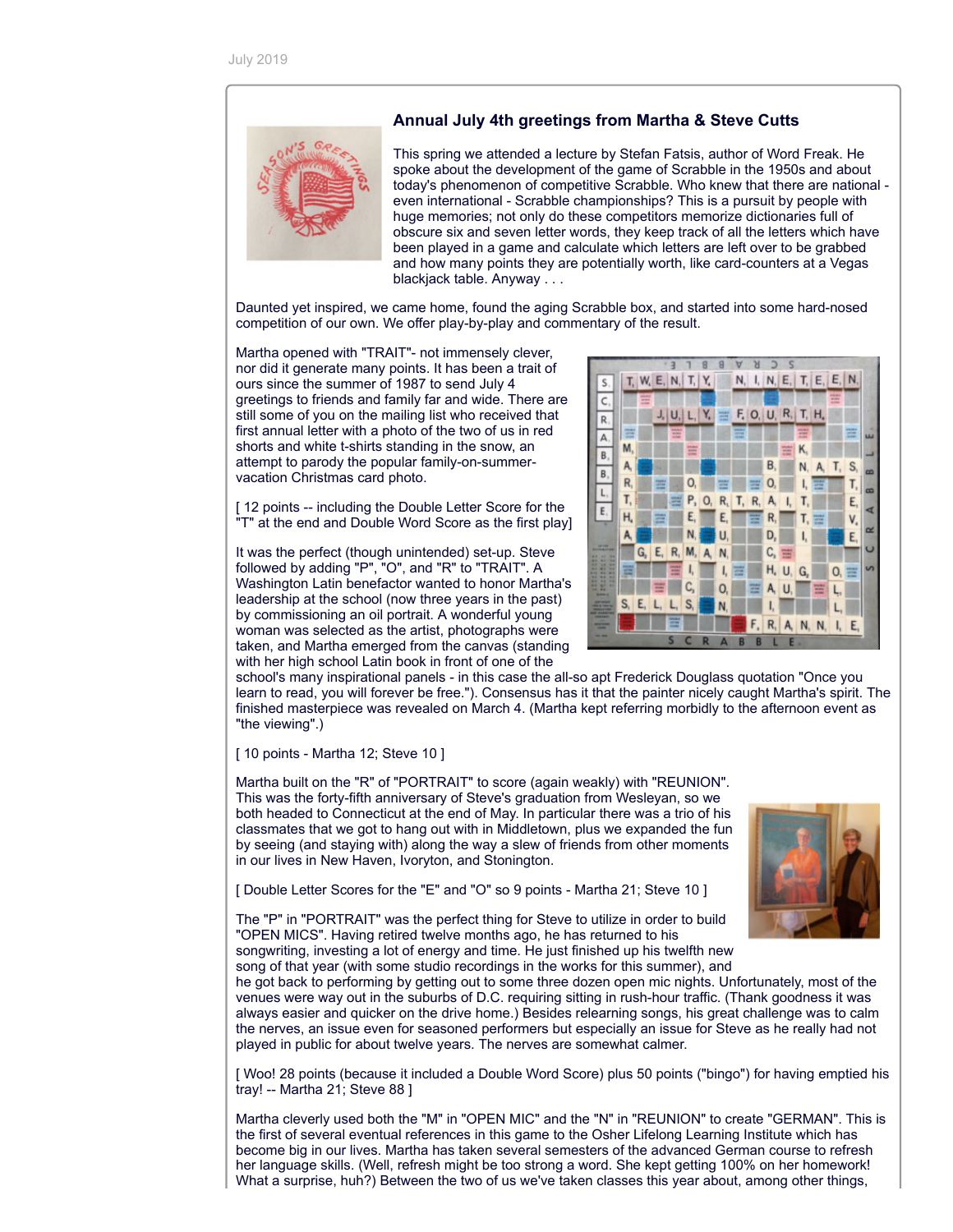the intelligence of octopuses (yes! not octopi!), weather forecasting, and the theory of relativity.

[ 9 points ("Not too bad." complimented Steve encouragingly.) - Martha 30; Steve 88 ]

Emboldened by his recent success, Steve extended out from the "S" in "OPEN MICS" with "SELLS," a reminder that Martha continues earning the big bucks selling books at various events for our beloved local independent book store Politics & Prose. From her vantage point of sitting behind the table ready to serve the reading public, she got to hear, among many authors, John Kerry, Scott Kelly, Gary Trudeau, and Sonya Sotomayor.

[ 10 points with the Double Word Score - Martha 30; Steve 98 ]

Martha noticed the "A" in "PORTRAIT" and built the word "BOARD". We told you in last year's letter that the leadership of OLLI spotted

Martha right away and recruited her to serve on the organization's board of directors. This is a 1,500 member outfit; even with a full-time staff of five, the "school" requires a lot of volunteer input. Practically even before she could offer herself up for election, the powers-that-be had her penciled in to serve as the vice chair ...

[ 18 points with Triple Letter Scores under the "B" and "D" - Martha 48, Steve 98 ]

. . . and so Steve followed immediately by stealing all those points for "BOARD" by tacking on "CHAIR". Did you see the puffs of white smoke? As of July 1, Martha was elected board chair for the next twelve months.

[ 20 points - Martha 48; Steve 118 ]

Martha capitalized on that "R" at the end of "BOARD CHAIR" to add "FRANNIE" - who, in all truth should be at the center of the Scrabble board! Our Favorite-Dog-In-The-Whole-World turned three this spring. She gets better and better at chasing the ball, is a terrific hiker of Rock Creek Park's trails, and can extricate the stuffing from just about any dog toy ever invented.

[ 33 points (Way to go, Martha!) - Martha 81; Steve 118 ]

It was slim-pickin's for Steve this time. All he could do was to add a "U" to the "A" in "CHAIR". Our version of the Osher Lifelong Learning Institute is located at nearby American University. Frequently we walk the mile from home to the building that OLLI is housed in for classes or, in Martha's case, for meetings.

[ 2 points (Not a misprint!) -- Martha 81; Steve 120]

Martha was able to play "K", "N", and "I" to form "KNIT" at the end of "PORTRAIT". She has been knitting up a storm: Teddy bears for newborns, afghans, scarves, sweaters, and one oddly-shaped stocking cap. Last month she even co-taught an OLLI course for beginner knitters.

[ 8 points - Martha 89; Steve 120 ]

Steve was struggling, but you knew this acronym had to show up eventually. He got rid of an "O" and two "L"s down in that lower right corner to score big with "OLLI".

[ With a Double Word Score (thank goodness!), 8 points - Martha 89; Steve 128 ]

Then Martha exhaled deeply and pounced by adding to "KNIT" "T", "I", and "G" plus a blank to serve as an "N" to produce "KNITTING".

[ Another Double Word Score, so 26 points - Martha 115; Steve 128 ]

Steve looked at his tray and claimed (maybe truthfully, maybe not) that he really could play absolutely nothing and would use his turn to discard and choose some new letters.

Martha seized the chance to honor the Nationals, her beloved local baseball team (which, she would like to point out, has finally been playing up to its potential in the last several weeks.) She spelled "NATS" to the right of "KNITTING."

[ 6 points with the Triple Letter Score - Martha 121; Steve 128 ]

At this point our aging brains were exhausted, and our competitive spirits had cooled. Steve graciously conceded that the score might as well be tied. Cooperatively, we plucked up another "U" and stuck it in there between the "H" in "BOARDCHAIR" and the "G" in "KNITTING" (OK, not according to Hoyle) to form "HUG" . . . which is what we send to you: a big, joint Fourth of July hug.